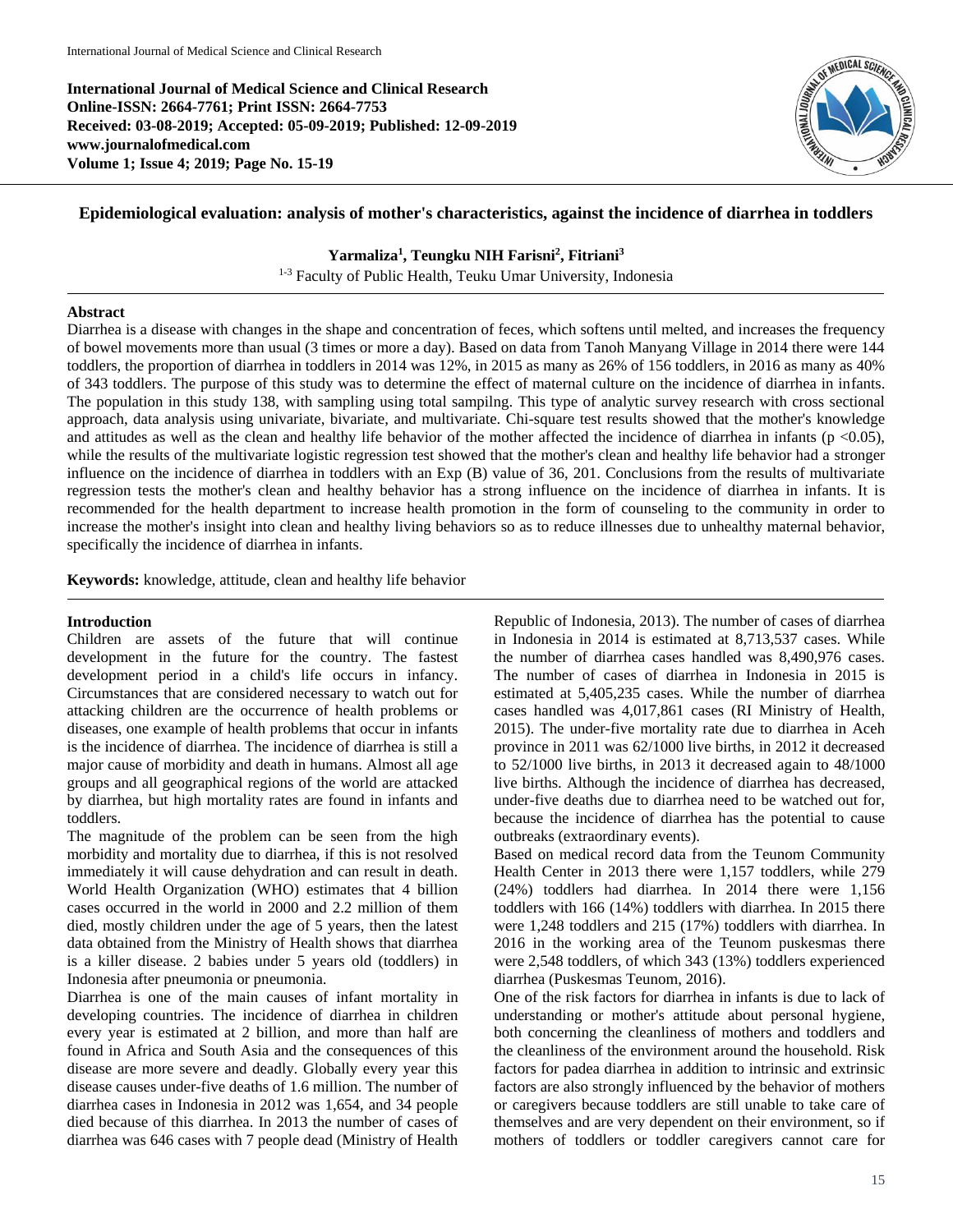toddlers properly and healthy then the incidence of diarrhea in infants cannot be avoided (Rauf *et al*., 2013).

In general the risk factors for diarrhea are environmental factors (the availability of clean water, family latrines, garbage disposal, waste water disposal, animal waste due to the distance of the cage close to the settlement), clean and healthy living behavior (PHBS), immunity, digestive tract infections, allergies, malabsorption and poisoning ((Hajar & Darmawan, 2013). Based on observations of researchers in the District of Teunom, where this District is one of the Districts that often experience flooding during heavy rains. This greatly affects the health of the surrounding community, where flooding can cause various diseases, one of which is diarrhea. This is also based on observations of environmental researchers living mothers whose babies have diarrhea. Researchers see that there is garbage piled around the mother's house, this causes a lot of flies there. This situation is very dangerous for health, especially for toddlers, where flies will land on food and can cause diarrhea. Furthermore, based on the results of interviews with 8 mothers who have toddlers who experience diarrhea, this is due to mothers not knowing the cause of toddlers experiencing diarrhea, and the attitude of mothers who are less attentive to their toddlers. All this can be seen from the unclean behavior of mothers where mothers do not accustom toddlers to washing their hands before eating, mothers also do not pay attention to the cleanliness of food eaten by children, such as food that is not closed on the table.

#### **Research methods**

This type of research is analytical survey and research design with Cross Sectional approach, where the independent and bound variables are examined at the same time when the study is conducted (Budiarto, 2012), which aims to determine the effect of the characteristics of mother's cultural culture (knowledge, attitudes and behaviors of clean living and healthy mothers to the incidence of toddlers diarrhea in Tanoh Manyang Village, Teunom District, Aceh Jaya District Data analysis using uinvariate, bivariate and multivariate population The population in this study were all mothers who had toddlers affected by diarrhea in Tanoh Manyang Village, Teunom District, Aceh Jaya District. 138 people with a sampling procedure using total sampling, that is, all mothers (138 mothers) who have toddlers affected by diarrhea in Tanoh Manyang Village, Teunom District, Aceh Jaya Regency.

Discussion Based on Table. 1 shows that the mother's knowledge is good with a percentage that is 60.1%, while the mother's knowledge that is not good shows the percentage (39.9%). Likewise, the attitude of the mother, from the Table. 1 we can see that mothers who have a positive attitude with a percentage of 50.74%., while those who have a negative attitude show a percentage (49.3%). In Table 1 it can also be seen that women who have good clean and healthy life behavior are 57.2%, while mothers who have poor clean and healthy life behavior are 42.8%.

**Table 1:** Distribution of respondents based on mother's clean, healthy life, knowledge, attitude and behavior

| *eria -<br>221<br>---- - | $- - - -$ | ∕ u |
|--------------------------|-----------|-----|
|                          |           |     |

|                                        | Mothers Knowledge       |      |  |  |  |  |  |
|----------------------------------------|-------------------------|------|--|--|--|--|--|
| Good                                   | 83                      | 60,1 |  |  |  |  |  |
| Not Good                               | 55                      | 39,9 |  |  |  |  |  |
|                                        | <b>Mothers Attitude</b> |      |  |  |  |  |  |
| Positive                               | 70                      | 50,7 |  |  |  |  |  |
| Negative                               | 68                      | 49.3 |  |  |  |  |  |
| <b>Healthy Living Behavior Mothers</b> |                         |      |  |  |  |  |  |
| Good                                   | 79                      | 57,2 |  |  |  |  |  |
| Not Good                               | 59                      |      |  |  |  |  |  |

**Table 2:** Distribution of Respondents by Incidence of Diarrhea in Toddlers

| <b>Diarrhea</b> | Frequency (n) | Percentage $(\% )$ |
|-----------------|---------------|--------------------|
| chronic         |               |                    |
| Acute           | h.            |                    |
| Total           |               |                    |

Based on Table 2 above shows that the total incidence of diarrhea in toddlers is 138, with toddlers affected by chronic diarrhea as many as 73 (52.9%), while toddlers affected by acute diarrhea as many as 65 (47.1%).

#### **Bivariate Analysis**

**Table 3:** Effect of Knowledge on the Incidence of Diarrhea in Toddlers

|          | Knowledge |      |       | <b>Diarrhea</b> |    |      | <b>Total</b>    |
|----------|-----------|------|-------|-----------------|----|------|-----------------|
|          | Chronic   |      | Acute |                 |    |      | RP              |
|          |           | $\%$ |       | $\%$            |    | $\%$ | Ci 95%          |
| Good     | 64        |      | 19    | 22, 9           | 83 |      | 100 0,000 0, 27 |
| Not Good |           | 10.  | 46    | 83,6            | 55 |      | $(0,18-0,41)$   |

Based on Table. 3 it is known from 83 respondents who have good knowledge, as many as 64 respondents (77.1%) whose toddlers have chronic diarrhea, and as many as 19 respondents (22.9%) whose toddlers have acute diarrhea. In particular, of the 55 respondents who had poor knowledge, 9 respondents (16.4%) had chronic diarrhea, and 46 respondents (83.6%) had acute diarrhea. Based on the chi square test results obtained value of Pvalue = 0,000 and this is smaller than  $\alpha = 0.05$ (Pvalue =  $0.000 \le \alpha$  = 0.05) so that there are described the influence of knowledge factors on the incidence of diarrhea in infants, and the results of RP 0.27 it can be concluded that knowledge has a smaller risk of the incidence of diarrhea in infants.

**Table 4:** Effect of Attitudes on the Incidence of Diarrhea in Toddlers

| Atittude          |         |                | Diarrhea |               |     |               | <b>Total</b> |
|-------------------|---------|----------------|----------|---------------|-----|---------------|--------------|
|                   | Chronic |                | Acute    |               |     |               | RP           |
|                   |         | $\frac{0}{0}$  |          | $\frac{0}{0}$ |     | $\frac{0}{0}$ | Ci 95%       |
| Positive 53 75, 5 |         |                | 24. 3    |               | 100 | 0.000         | 2.9          |
| Negative          | 20      | $\overline{4}$ | 48       |               | 68  | 100           | $87-4, 51$   |

Based on Table. 4 it is known that from 70 respondents who had positive attitudes as many as 53 respondents (75.5%) whose toddlers experienced chronic diarrhea, and as many as 17 respondents (24.3%) whose toddlers experienced acute diarrhea. Also seen from 68 respondents who had negative attitudes as many as 20 respondents (29.4%) whose toddlers experienced chronic diarrhea, and as many as 48 respondents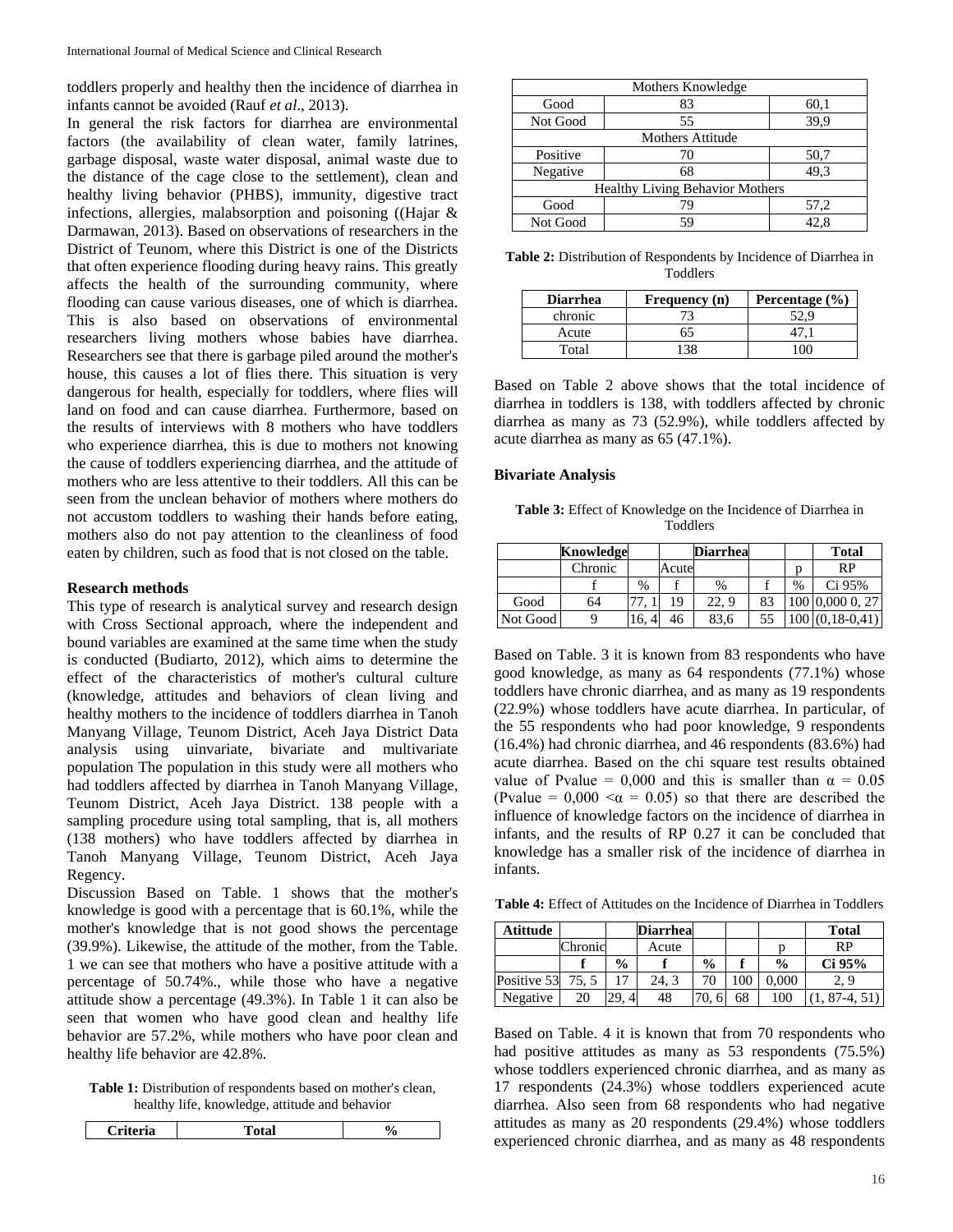(70.6%) whose toddlers experienced acute diarrhea. Chi square test results obtained value of Pvalue  $= 0,000$  and this is smaller than  $\alpha = 0.05$  (Pvalue = 0.000  $\alpha = 0.05$ ) so that there is an influence between attitudes towards diarrhea in infants, and the results of RP 2.9 can concluded that attitude has a risk of 2.9 times the incidence of diarrhea in infants.

**Table 5:** Effects of Maternal PHBS on Diarrhea in Toddlers

| <b>Healthy Living</b> |                                   |       |       |                 |   |       |  |                  |
|-----------------------|-----------------------------------|-------|-------|-----------------|---|-------|--|------------------|
|                       | <b>Behavior</b><br><b>Mothers</b> |       |       | <b>Diarrhea</b> |   |       |  | <b>Total</b>     |
|                       | Chronic                           |       | Acute |                 |   |       |  | RP               |
|                       |                                   | %     |       | $\%$            | E | %     |  | Ci 95%           |
| Good                  | 20                                | 25, 3 | 59    | 74.7            |   | '9100 |  | 7.3              |
| Not Good              | 53                                | 89.   | 6     | 10, 2           |   |       |  | $(3, 40-15, 84)$ |

Based on Table 5. it is known that of the 79 respondents who did Clean and Healthy Life Behavior as many as 20 respondents (25.3%) whose toddlers had chronic diarrhea, and as many as 59 respondents (74.7%) whose toddlers experienced acute diarrhea. Furthermore, 59 respondents who did not have clean and healthy living behaviors were 53 respondents (89.8%) of whom I had chronic diarrhea and 6 respondents (10.2%) whose toddlers experienced acute diarrhea. Chi square test results obtained value of Pvalue = 0,000 and this is smaller than  $\alpha = 0.05$  (Pvalue = 0,000  $\alpha$  = 0.05) so that it is explained there is an influence between PHBS factors on the incidence of diarrhea in infants, and the results of RP 7.3 can concluded that Clean and Healthy Behavior has a risk of 7.3 times the incidence of diarrhea in infants.

### **Multivariate Results**

The statistical test results of the bivariate logistic regression model show that the mother's attitude variable has a value of p≤0.25, with this value the attitude variable cannot be tested further in multivariate analysis to find out which variable most influences the incidence of diarrhea in infants. Knowledge and PHBS of mothers regarding the incidence of diarrhea in infants can be seen in Table 6. Based on. Table 6. We can see the mother's knowledge from the results of the logistic regression test with p <0.05 (95% CI: 3.645–252,379), this shows that there is a strong relationship between mother's knowledge of the incidence of diarrhea in infants. Likewise in the PHBS of the mother, from the table we can see that the value of  $p \le 0.05$  (4,524 - 321,242) gives a meaning that there is a very strong relationship between PHBS of the mother against the incidence of diarrhea in infants.

**Table 6:** Understanding of mother's knowledge and PHBS on the occurrence of diarrhea in infants

| <b>Variable</b>         | Categori Nilai p |       | 95% CI                    | Exp(B) |  |
|-------------------------|------------------|-------|---------------------------|--------|--|
| Mothers Knowledge       | - Good           | 0,001 | $3,645 - 252,379$ 34, 123 |        |  |
|                         | - Not Good       |       |                           |        |  |
| <b>Healthy Living</b>   | - Good           | 0,000 | 4,524 - 321,242 36, 201   |        |  |
| <b>Behavior Mothers</b> | - Not Good       |       |                           |        |  |

### **Discussion**

### **1. Mother's Knowledge**

Based on the chi square test results obtained value of Pvalue  $=$ 0,000 and this is smaller than  $\alpha = 0.05$  (Pvalue = 0,000  $\alpha$  =

0.05) so that there are described the influence of knowledge factors on the incidence of diarrhea in infants and have the results of RP 0.27 it can be concluded that knowledge has a smaller risk of the incidence of diarrhea in infants.

Eralita  $(2011)$   $[11]$  states that mothers who have an understanding / knowledge of the incidence of diarrhea will be the basis for the formation of attitudes and behaviors with mother's tips in preventing and managing diarrhea in their toddlers so that they do not experience severe dehydration, while the lack of understanding of the mother will naturally experiencing difficulties in order to prevent further effects on diarrhea that does not get a complete treatment that is dehydration and further impact is the death of children under five. Mother's knowledge of diarrhea prevention procedures will reduce the likelihood of dehydration getting worse so that it can allow toddlers to lack fluids and can cause death (Purwandari, 2013).

Mother's knowledge influences health especially toddlers, if a good mother's knowledge will affect the mother's understanding, and vice versa, if the mother's knowledge is not good it will affect the mother's understanding (Tambuwun *et al*., 2015). Knowledge is a predisposing factor in someone's behavior, before someone adopts the behavior (new behavior), he must know in advance what the meaning or benefit of the behavior is for him (Irawan, 2013)<sup>[16]</sup>. A mother will adopt a healthy lifestyle if she already knows what dangers and losses will occur if she does not do this (Njuguna & Muruka, 2011).

Knowledge is the result of tofu and this happens after people have sensed an object, sensing here is vision, hearing, smell, taste and touch, most of human knowledge is obtained through the eyes and ears (Okour, Al-Ghazawi, & Gharaibeh, 2012). Mother's knowledge about poor environmental conditions is one of the factors increasing the incidence of diarrhea, due to the health status of an environment that includes housing, sewage disposal, and water supply. Poor hygiene and sanitation can cause major environmental health problems because they can cause an outbreak of diarrheal disease and affect public health conditions (Tobin, Isah, & Asogun, 2014). Mother's knowledge about child hygiene and environmental hygiene plays an important role in the child's physical and psychological development and development (Ansari *et al*., 2012). Poor hygiene of children, will facilitate the occurrence of intestinal worms and diarrhea in children (Najamuddin, 2014). Therefore sufficient education and knowledge must be owned by the mother, so that the mother can know how to create a good and suitable environment for children's growth and development, thereby increasing the sense of security for children (Mauliku & Wulansari, 2012).

#### **2. Mother's Attitude**

Based on the chi square test results obtained value of Pvalue = 0,000 and this is smaller than  $\alpha = 0.05$  (Pvalue = 0,000  $\alpha$  = 0.05) so that there are described the influence of attitude factors on the incidence of diarrhea in infants. Likewise from the results of statistical tests it can be seen that the results of Rp. 2.9 can be concluded that attitudes have a risk of 2.9 times the incidence of diarrhea in infants.

Based on a survey conducted by researchers, mothers who have toddlers with diarrhea show poor environmental hygiene. Inappropriate disposal of household wastewater also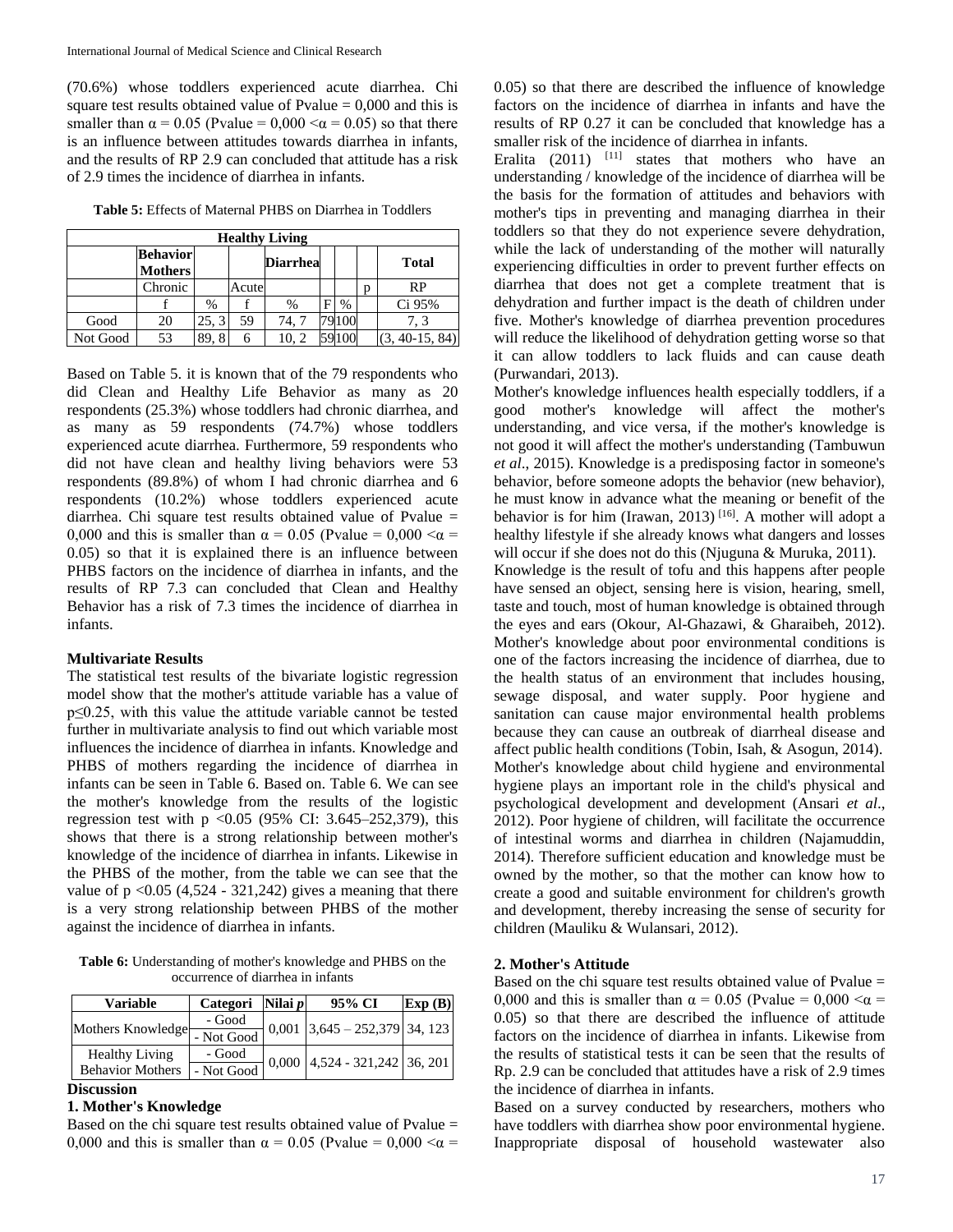contributes to environmental sanitation, because diarrhea is an environmental-based disease (Simadibrata, 2013). If environmental factors are unhealthy and polluted, the germs that cause diarrhea accumulate with unhealthy human behavior that will cause toddlers diarrhea that is transmitted through food and drink (Qureshi, Omer, Eswar Kumar, & Bhajipale, 2010). Diarrhea accumulate with unhealthy human behavior that will cause toddlers diarrhea that is transmitted through food and drink (Qureshi, Omer, Eswar Kumar, & Bhajipale, 2010).

The above is supported by the opinion of Azrul (2007), which states that the mother's attitude greatly determines one's health, in this case the attitude of mothers who have toddlers with diarrhea. Attitude is a belief or opinion towards people or objects and ideas. Therefore, if the mother's attitude towards health, especially about diarrhea in infants is good, it will affect the health of the toddler.

The prevalence of diarrhea is closely related to the attitude of the mother, if the mother's attitude is good it will affect the health of infants, one example of a good mother's attitude is the level of mother's trust in washing hands before eating (Fatrisia, Redjeki, & Gayatri, 2016). The results of this study are consistent with research conducted by (Najamuddin, 2014), which states that there is a meaningful relationship between mother's attitude and the incidence of diarrhea in infants. According to Azwar (2010), attitude is a predisposing factor in a person's behavior revealing the existence of a relationship and attitudes conformity with one's behavior. According to Lawrence Green's theory (In Notoatmodjo, 2007), that a person's behavior is influenced by knowledge, attitudes, beliefs, and others.

Notoatmodjo (2010), expressing attitude is a view or feeling accompanied by a tendency to act in accordance with the attitude towards a particular object, then a negative mother's attitude toward healthy living behavior is likely to cause diarrhea pain. The formation of attitudes is influenced by personal experience, culture, other people who are considered important, the mass media, institutions or educational institutions themselves and religious institutions, as well as emotional factors in individuals. (Tambuwun *et al*., 2015) revealed that to increase the positive attitude of mothers towards clean and healthy living behavior (PHBS), it can be through approaches to community leaders and religious organizations (recitation, majelis taklim). This approach to community leaders needs to be done because they are role models of the community and all their decisions are a way for a smooth disease eradication program (P2) diarrhea (Rauf *et al*., 2013). It is hoped that after this approach is made, the community will more easily understand the aims and objectives of counseling, and mothers will become aware and positive about healthy living behavior both in washing hands with soap and in maintaining healthy water and toilet facilities (Hajar & Darmawan, 2013).

### **3. Clean and healthy life behavior mothers**

Based on the chi square test results obtained Pvalue  $= 0,000$ and this is smaller than  $\alpha = 0.05$  (Pvalue = 0,000  $\alpha = 0.05$ ) so that there are described the influence of the Clean and Healthy Behavior factors on the incidence of diarrhea in infants, with the results IDR 7.3 can be concluded that the Clean and

Healthy Lifestyle has a risk of 7.3 times for the incidence of diarrhea in infants.

The survey results are known, mothers who have toddlers with diarrhea show poor household environmental hygiene. According to Khikmah (2012), mother's actions will affect the health of children under five, especially related to environmental health, such as disposing of trash in its place and keeping the environment in order to remain hygienic, so that it can break the chain of disease transmission through dirty environment and clean and healthy living behavior so that it is not easy contracting a disease.

A similar statement was expressed by Hajar *et al*., (2013), that the mother's actions are closely related to the incidence of diarrhea in infants, mother's actions such as closing food that is ready to eat, washing hands before eating will affect health. From the research results of Strina *et al*., (2015), it also shows that the incidence of diarrhea is closely related to the actions of the mother, if the mother's actions are healthy or good, it will affect the health of infants, one example of good mother's actions is as revealed by Agriat, *et al.*,  $(2013)$ <sup>[2]</sup> namely the mother's actions to clean the home environment, if the home environment is maintained from a variety of germs, it will reduce the risk of various diseases, for example the incidence of diarrhea in infants.

The results of this study are consistent with research conducted by Nursyi  $(2012)$ <sup>[21]</sup>, which states that there is a relationship between maternal actions and the incidence of diarrhea in infants. Furthermore Kasnodihardjo *et al*., (2009), stated that environmental cleanliness is one of the most important things to be maintained, this has a strong influence on the daily actions of mothers who reflect health. The results of this study are in accordance with that theory stated by the Ministry of Health of the Republic of Indonesia (2010), habits related to personal hygiene that are important in transmitting diarrhea is to wash hands.

According to Rosidi *et al*., (2010), washing hands with soap, especially after defecating, after disposing of children's feces, before preparing food, has an impact on diarrhea. Preventive measures so that germ attacks can be avoided should be done, including by washing hands with soap before giving food to infants and children, avoiding snacks for children and toddlers, heating water to be drunk, avoiding food that is stale or moldy and parasitic contamination (Utomo, 2019). Therefore hand hygiene by washing hands needs to be given high priority, although this is often overlooked (Departement of Health, 2010).

According to Rosidi (2010), washing with soap as a cleaner, rubbing, and rinsing with running water will wash away dirt particles that contain lots of microorganisms. The habit of washing hands with soap can actually reduce the incidence of diarrhea by 50% or equal to saving about 1 million children in the world from the disease each year (Departement of Health, 2010, 2010). Furthermore Majid *et al*., (2015), said that diarrhea is a contagious disease, especially in the transition season, usually in the transition season there are many flies (animals carrying bacteria). These flies perched on food, so food is not hygienic and can cause diarrhea (Almazan, 2014) [4]. A mother who has good knowledge, of course, the mother first knows what diarrhea is, the cause of diarrhea, symptoms, ways of transmission and the importance of washing hands